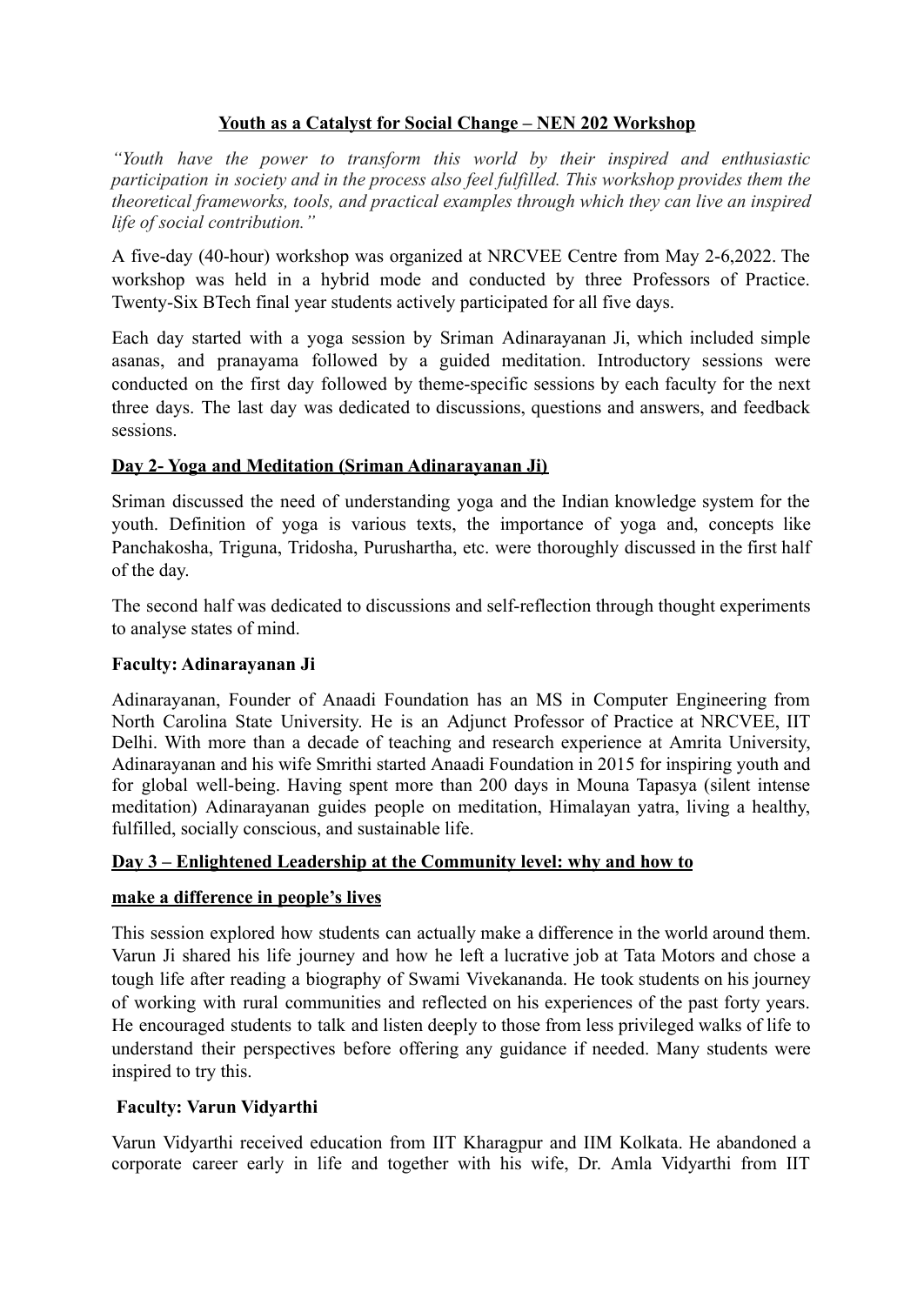Roorkee has been working in rural India for the last forty years. The couple is known as the pioneer of the self-help movement in India. Manavodaya, the institution founded by them, has trained and guided several thousand professionals from various parts of the world in values-led development. The methods of facilitation evolved by them are now being spread widely to tackle the imbalances of living. Varun has been Visiting Fellow at the Institute of Development Studies, Sussex, and the East-West Center, Honolulu.

# **Day 4 – Making a difference to Future Generations in India - the role of**

### **educated youth in shaping young minds**

This session was conducted in person by Dr. Anuradha Balaram. The participants reflected on whether there need to be more youth leaders in India and what are the reasons why there is less participation of youth in politics – at the Federal, State, and Panchayat level.

A research scholar of NRCVEE presented the journey and working style of Jacinda Ardern, Prime Minister of New Zealand, and how she as a youth leader has contributed to society and how and why her leadership is being admired all over the world.

Suraj Mishra, a youth social activist, who is helping communities residing near the bank of the Yamuna River shared his experiences. He shared both the trials and the triumphs of his efforts to bring the Yamuna to Life. He discussed how working for society keeps motivating him to lead a meaningful life.

Students were invited to share a few examples of youth leaders who are doing outstanding work for the welfare of society. The way in which young E. Sreedharan solved a complex situation of the Pamban bridge collapse, right at the beginning of his career, through amazing leadership involving local fishermen was discussed. This gave the participants an understanding that they too can contribute significantly to the development arena and community well-being, while pursuing their careers at the same time.

Another research scholar shared a story of a conflict between children and house owners of a residential locality and sought a potential solution for the problem from the students. This gave the students an insight into how conflict can be managed at a community level, if someone takes charge of the situation and tries to bring about a common ground for action.

Students participated actively in groups and many insightful solutions emerged.

#### **Faculty: Anuradha Balaram**

Dr. Anuradha Balaram has been privileged to serve the Government of India as an Indian Economic Service officer for over 30 years. This gave her an insight into why even Well-intentioned policies often did not take off in the field and she developed an understanding of why some developmental models worked while others did not. She took voluntary retirement in 2016 to serve full time in a voluntary capacity as the Chief coordinator of the Awakened Citizen Program of the Ramakrishna Mission, Delhi. This program has had an amazing impact on middle school children in over 5400 schools all over India. This insight and experience have enabled her to lead a team to develop value-based programs for primary school children, parents, youth, women, and corporations. Dr. Anuradha Balaram is a member of the Board of Governors, IIM, Indore, and an Adjunct Faculty of NRCVEE, IIT Delhi.